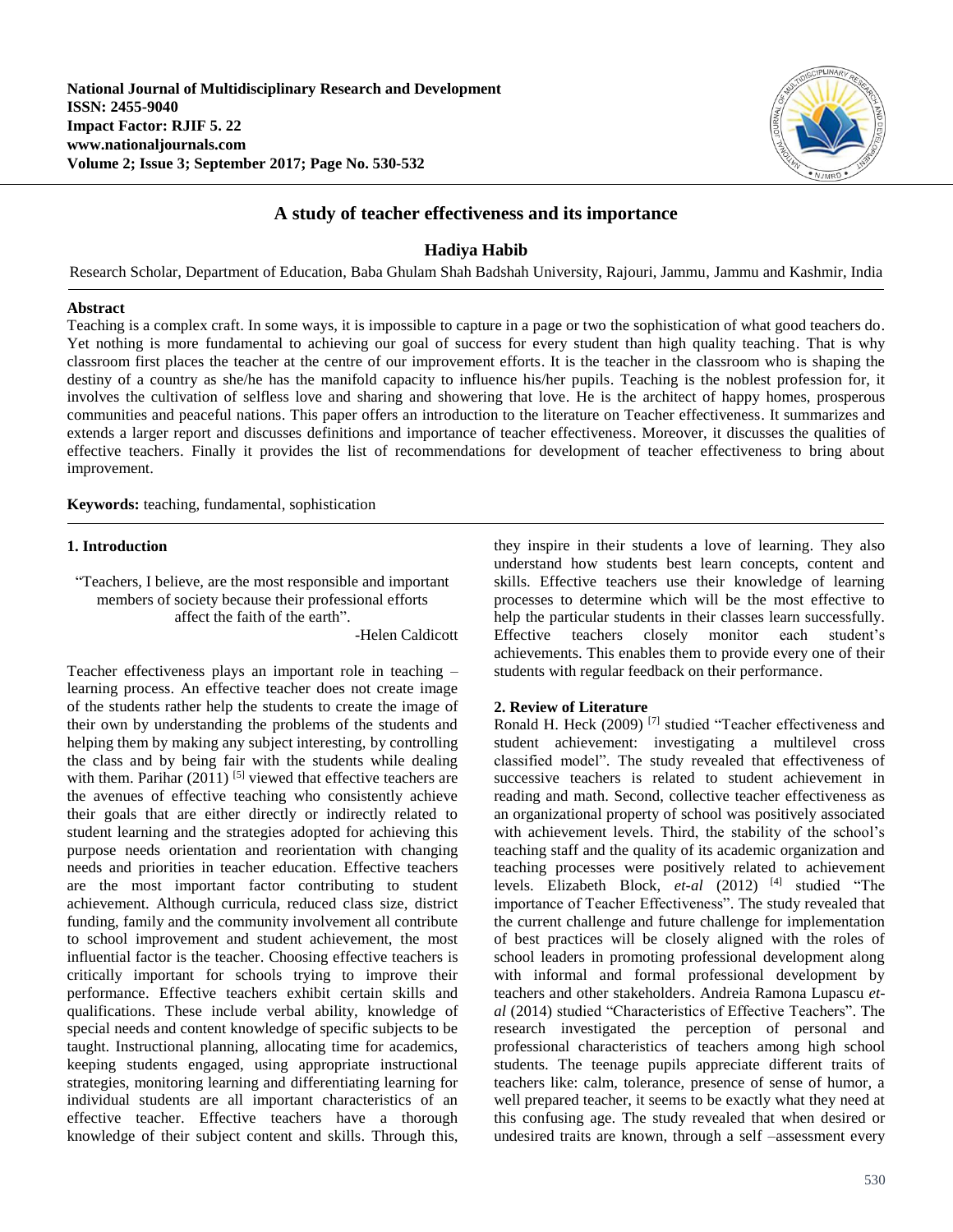teacher can identify what in his own behavior, communication or presence in class is wrong or right. Every teacher can make changes by oneself for the manner of thinking, acting and teaching.

#### **3. Teacher Effectiveness and Student achievement**

Many students contribute to a students' academic performance, including individual characteristics and family and neighborhood experiences. But research suggests that, among school related factors, teachers matter most. When it to students performance on reading and math tests, a teacher is estimated to have two or three times the impact of any other school factor, including, services, facilities and even leadership. The results of the Bill Saders study revealed that the most important factor affecting student learning is the teacher. In addition, the results showed wide variation in effectiveness among teachers. The immediate and clear implication of this finding is that seemingly more can be done to improve education by improving the effectiveness of teachers than by any other single factor. Effective teachers appear to be effective with students of all achievement levels, regardless of the level of heterogeneity in their classrooms. Effective teachers cannot reliably identified based on where they went to school, whether they are licensed, or (after the first few years), how long they have taught. The best way to assess teacher effectiveness is to look at their job performance including what they do in the classroom and how much progress their students make on achievement tests. There are many things that students can learn themselves through discovery, with the teacher structuring the learning to suit. There are also many things that require the teacher to teach in a more direct way. Students not only learn by being exposed to learning opportunities but they also need to be explicitly taught those things it is important for all students to know. Some students will learn these things quickly and with only minimal direct teaching and correction by the teacher before they master the learning required. Researches support that the actions taken by the effective teachers in the classroom play a fundamental role in effective and efficient learning of the students. Teacher's effectiveness is vital for improving student learning and achievement. Students' academic achievement and outcomes depend on the effectiveness of their teachers. In fact, effectiveness and quality of the teachers are extremely complex and illustrate various characteristics like wide range of knowledge, skills, aptitudes, motivation and personality characteristics. According to Clark (1993), Effective teachers can develop students' achievement by increasing students' knowledge.

#### **4. Qualities of an Effective Teacher**

An effective teacher can avoid devaluing messages may make decisions to motivate the students and can overcome the pitfalls of excessive authoritarianism and permissiveness (Gordon, 2012). In a study conducted in 2003, Koutsoulis (Scrirner, 2009) found that students listed the qualities of effective teachers, features such as: friendly, forgiveness, respect, compassion, fairness, attitude comprehension. Walker (2008) identifies twelve characteristics of effective teacher needed for students to behave appropriately and acquire the information received. These features are preparation, positive

sense of humor, respect for students, forgiving attitude and compassion. An effective teacher is one who does things right. They plan their lesson, prepare the learning environment, conduct proper lesson introductions, ask questions and use instructional media material. Effectiveness in teaching is much more than just doing things right. The effective teacher touches the lives of students. Effective teacher is the result of three components: ability, personality and knowledge (Anderson,  $2004$ )<sup>[1]</sup>. It is very important as a teacher to develop, to become effective in the work. The behavior of an ineffective teacher has a deleterious effect on the work of others and damages the school's reputation (Jones, Jenkin and Lord, 2006)<sup>[4]</sup>. Personality characteristics related to being a compassionate person and having the sensitivity to student differences, particularly with learners, is one of the quality of effective teacher. The main qualities of effective teachers are discussed as under:-

#### **4.1 Knowledge of learners**

This is a broad category that incorporates knowledge of the cognitive, social and emotional development of learners. It includes an understanding of how students learn at a given developmental level; how learning in a specific subject area typically progresses like learning progressions or trajectories; awareness that learners have individual needs and abilities; and an understanding that instruction should be tailored to meet each learner's needs.

### **4.2 Dedication to teaching**

Dedication refers to a love of teaching or passion for the work, which includes commitment to students' success. To a student, this means a teacher should be "always, willing to help and give time". Effective teachers are dedicative towards their profession.

#### **4.3 Engaging students in learning**

One of the important feature of effective teachers is that they always engage students in learning. Researchers talk about three types of engagement that are required for students to learn: cognitive, emotional and behavioral. Great teachers are, "motivating students to succeed in and out of school.'"

### **4.4 The ability to develop relationships with their students**

Teachers need to be able to build trusting relationships with students in order to create a safe, positive and productive learning environment. Effective teachers are "willing to listen to students where there is a problem".

#### **5. Conclusion**

Teacher effectiveness is the measure of success of teacher in carrying out institutional and other specified duties demanded by the nature of his /her position. Teachers are the nature role models to the younger generation. Today's teachers are required to be more effective and true to their profession. In order to be able to articulate teaching with new paradigm of learning, be adoptive and supportive in dealing with new set of students belonging to different age groups, diverse ethnicity and with a broad range of background and prior knowledge, teachers need to be lifelong learners themselves. Teacher effectiveness is important because effective teaching helps